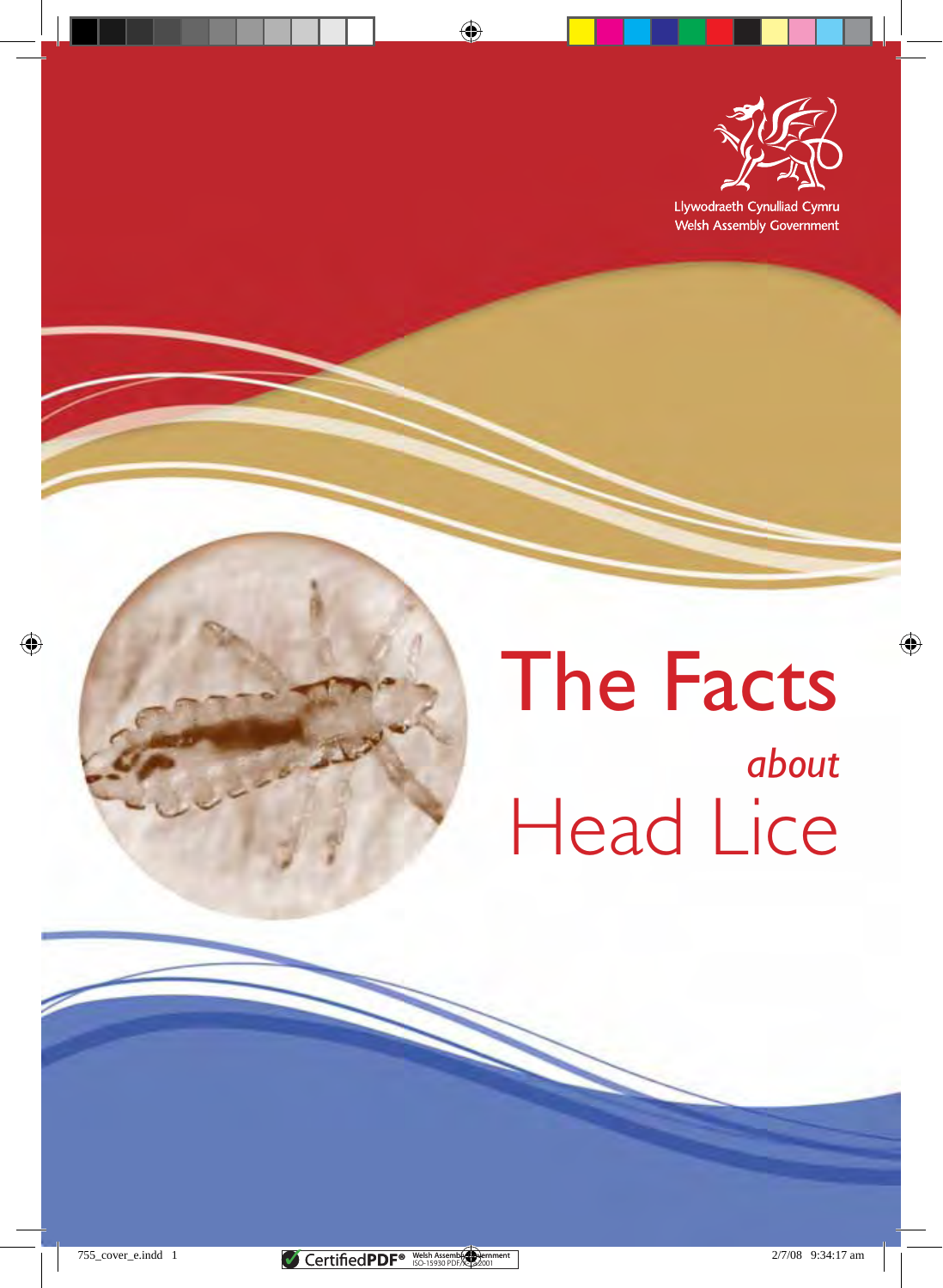

© Crown copyright 2008  $\frac{2}{2}$ ISBN 978 0 7504 4709 <sup>6</sup>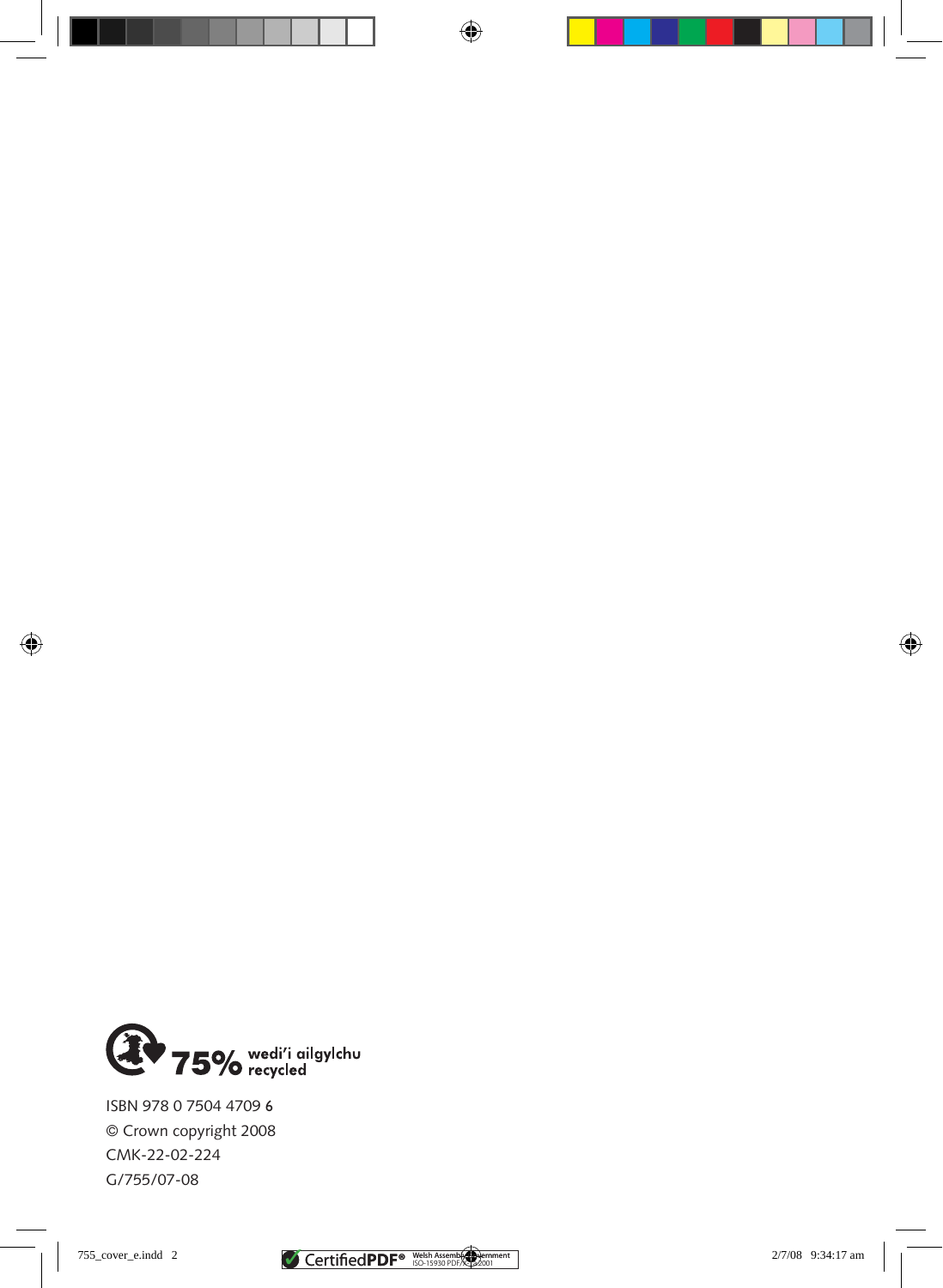

These notes are intended for families and may be photocopied for circulation

### **What are head lice?**

- Head lice are small insects (no larger than a sesame seed when fully grown) with moving legs. They live very close to the scalp.
- Nits are not the same as lice. They are the empty dead egg cases which stick to the hair, and look like specks of dandruff.
- You only have head lice if you find a moving louse (not a nit). Your head does not have to be itchy to have head lice.

### **How do you get head lice?**

- Because of children's play activity and close contact, head lice are usually found on children, but can also spread to adults.
- Head lice infections are caught from close family and friends in the home and community, as well as at school.
- Head lice live in all types of hair dirty or clean, short or long.
- Head lice walk from one head to another, when heads are close together - they do not fly, jump or swim.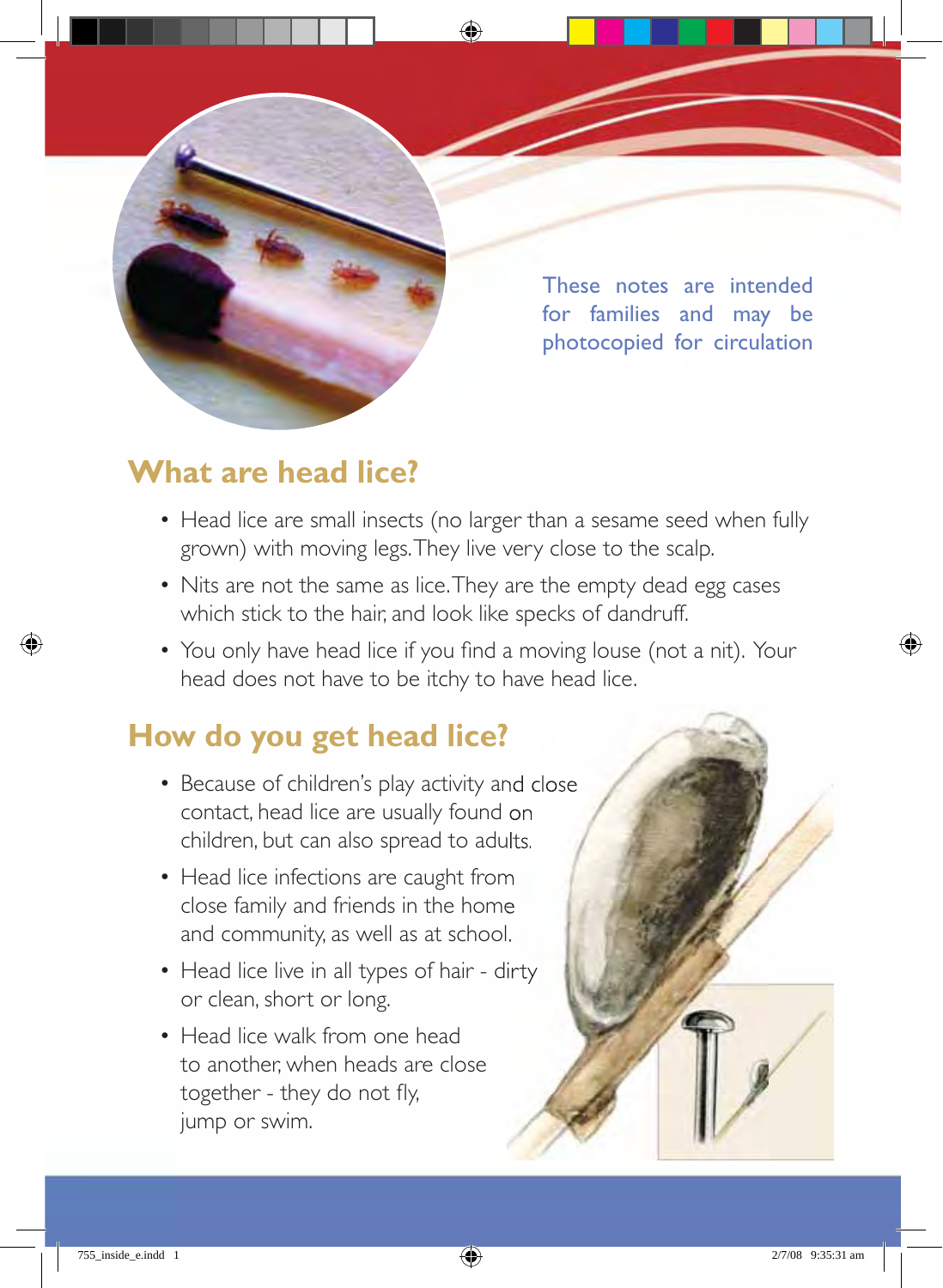### **How can you prevent head lice?**

- Regular brushing and combing of the hair will help to spot lice early.
- The best way to stop the spread of head lice is for families to check their heads by regular wet combing using a detector comb.
- Human head lice are not found on animals or household pets and are not transmitted from pets to humans.

### **What are the side effects of head lice?**

The reaction of individuals to louse bites can vary enormously from person to person. When you have head lice for the first time, you will probably not even realise they are there. However, after a short time (up to a few weeks), you start to itch, and react to the bites. Once you have had this initial reaction, you will experience itching and redness within 24-48 hours, each time you become re-infested. However, some individuals never exhibit symptoms. Itching from large numbers of bites may make the infested individual feel tired, irritable and feverish, hence the term 'feeling lousy'.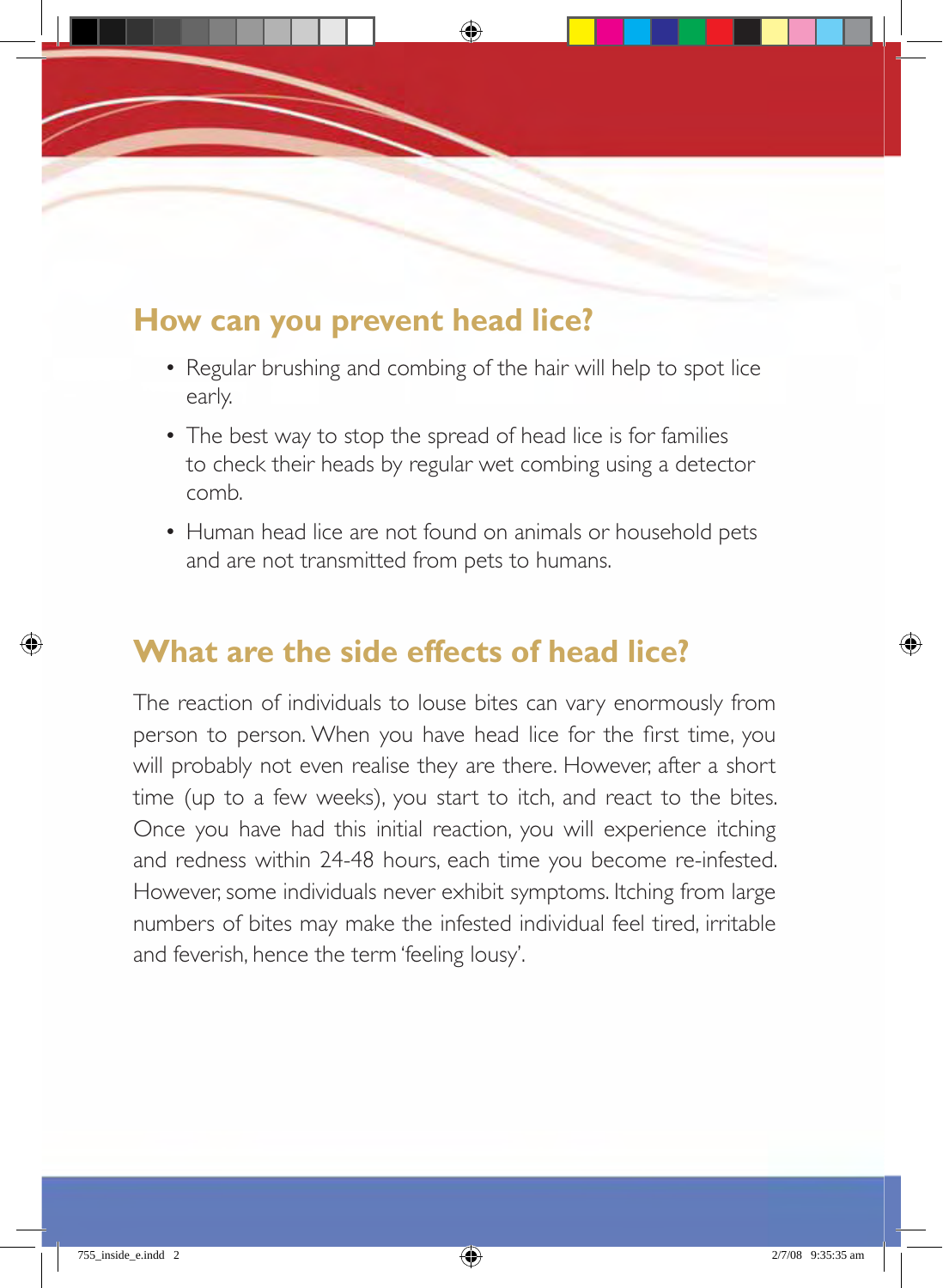# **How do you detect head lice?**

### YOU WILL NEED: A DETECTOR COMB

(These can be bought from your pharmacist - ask for help if there are none on display).

1. Wash the hair well and towel dry until damp, but not dripping.



- 2. Ensure that there is **good lighting** daylight is best.
- 3. You could use a hand lens or magnifying glass (10x). Magnification may help detect nits and lice.
- 4. Comb the hair with an ordinary comb.
- 5. Using the detector comb, begin at the top of the head and making sure that the comb is touching the scalp, slowly draw the comb towards the ends of the hair. The use of conditioner may ease the process. Pay particular attention to the nape of the neck and behind the ears.
- 6. Check the teeth of the comb carefully for lice after each stroke. Wipe the comb on a white cloth/towel/kitchen roll to help you to see the lice.
- 7. Repeat steps (5) and (6) working your way around the head from the top of the scalp to the ends of the hair. If there are head lice, you will find one or more on the teeth of the comb. Once you have finished clean the comb under the tap with water.
- 8. If one member of the family has lice, check the rest of the family, including adults, as there is a good chance others are infected.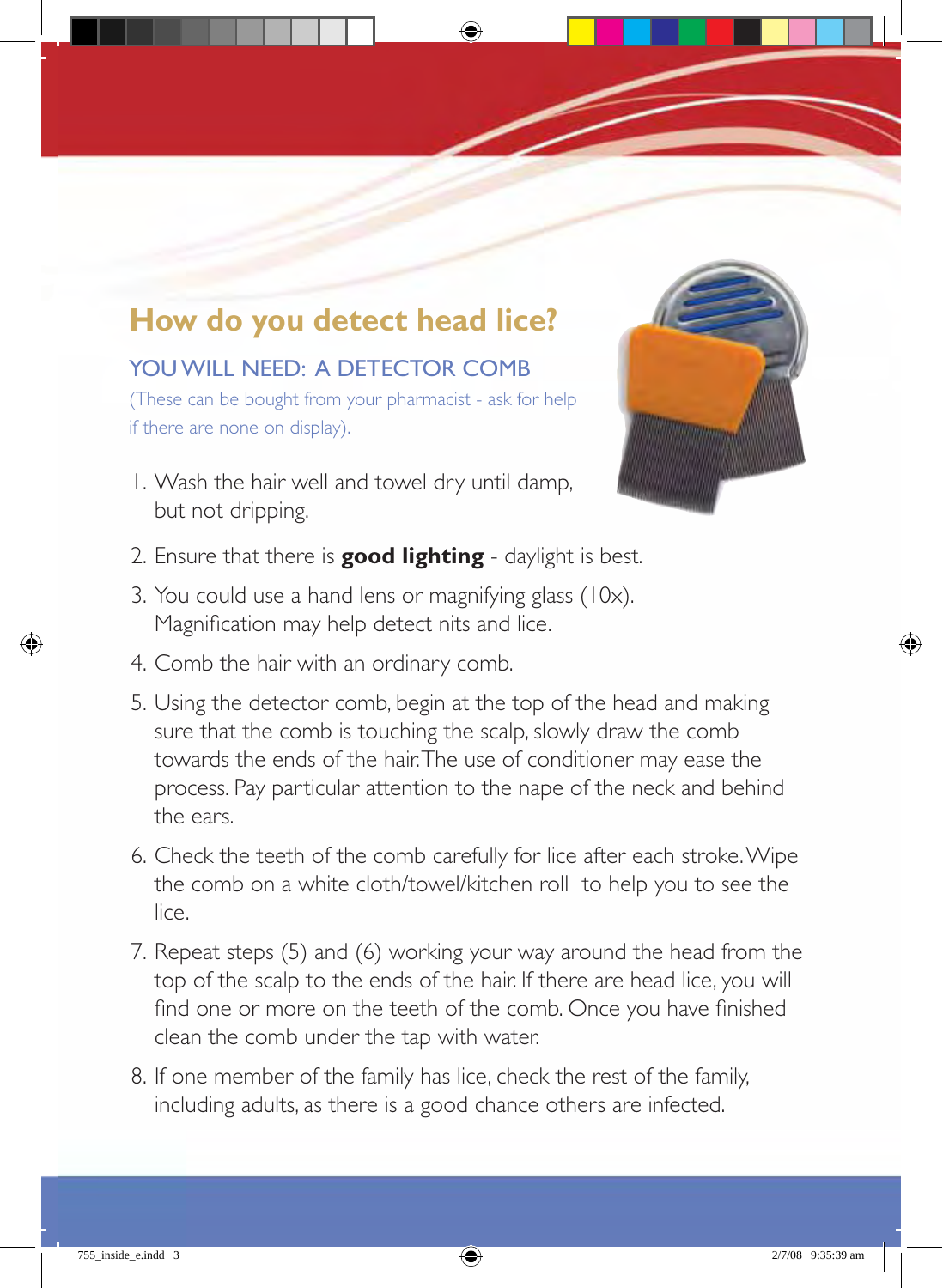# **How do you treat head lice?**

### DO NOT TREAT UNLESS YOU ARE SURE YOU HAVE FOUND A MOVING LOUSE.

- 1. Check and treat all infected members of the family.
- 2. Ask your GP or Pharmacist which head lice treatment to use. Do not use head lice shampoo. The Pharmacist can advise on any evidence of resistance to treatment and therefore the most appropriate treatment to purchase. Also, the Pharmacist can advise on treatments suitable for people with asthma and other respiratory conditions.
- 3. Always read and follow the instructions in the treatment pack.
- 4. Apply the treatment carefully.

### The usual methods are: Lotions and Liquids

In a well ventilated room (open a window), and away from all sources of heat (fires, cigarettes, hairdryers, lighters or matches).

- i. Apply the lotion or liquid to dry hair
- ii. Part the hair near the top of the head, put a few drops of the lotion or liquid on to the scalp and rub in. Part the hair again a bit further down the scalp and rub in some of the lotion or liquid. Do this again and again until the whole scalp is wet.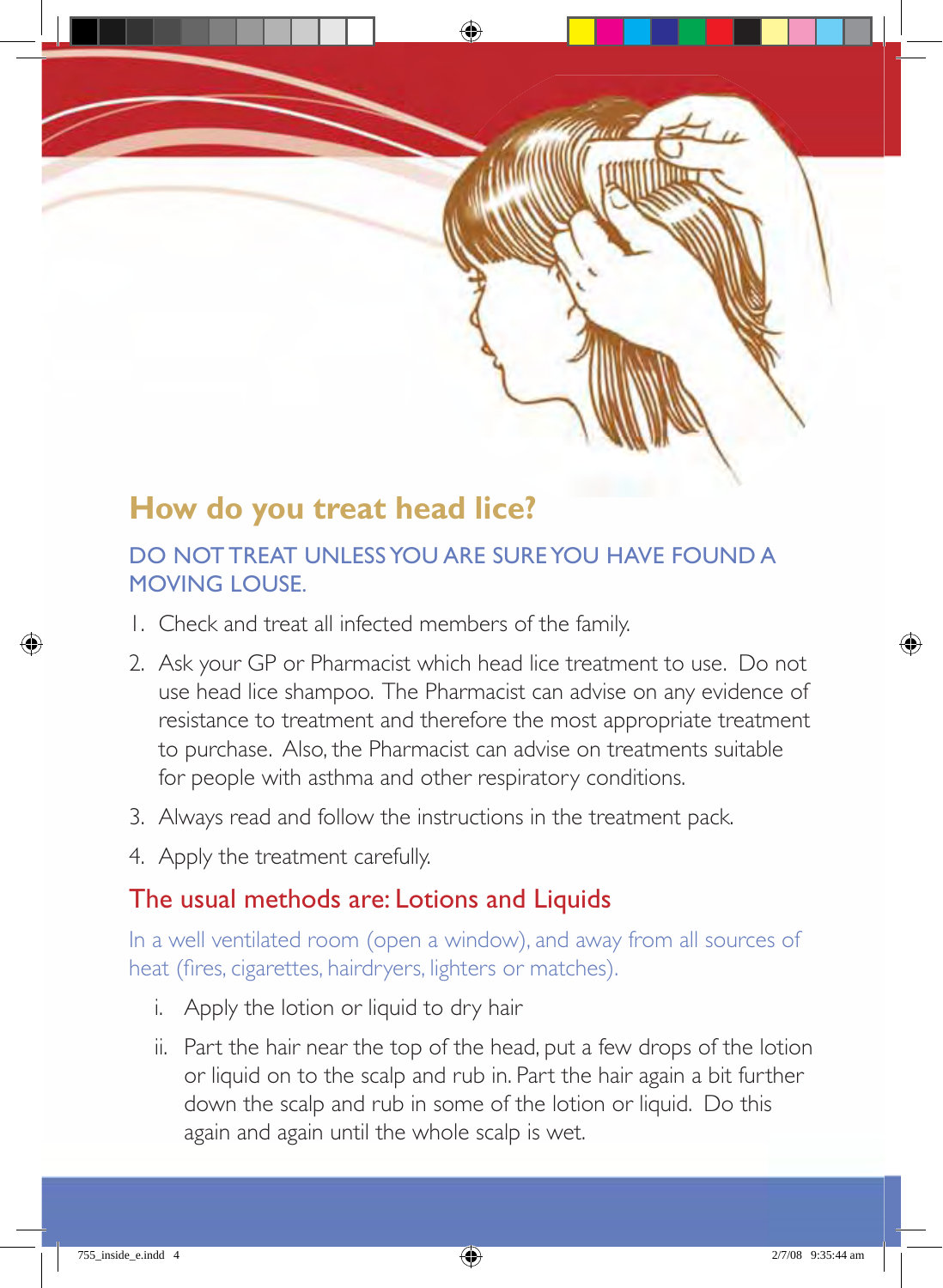If you are treating long hair, ensure that you cover the hair down to where the ponytail band would be, UNLESS you are using Dimeticone (Hedrin) which should fully cover the hair. Ensure that you use enough lotion - do not dilute head lice treatments. Take care not to get the lotion or liquid in the eyes or on the face.

iii. Let the lotion or liquid dry on the hair naturally. Keep well away from naked flames, cigarettes or other lighted objects.

### Do NOT use a hair dryer.

- iv. Leave on the hair for the amount of time stated in the instructions. Then wash and rinse in the normal manner.
- 5. REPEAT THE ENTIRE TREATMENT SEVEN DAYS LATER, using a second bottle of the **same** lotion or liquid. This should kill any lice which may have hatched since the initial treatment.
- 6. Check the head two days after the second treatment. If you still find moving lice ask your pharmacist or GP for advice.

You should use at least one small bottle of lotion or liquid per head, more if the hair is thick.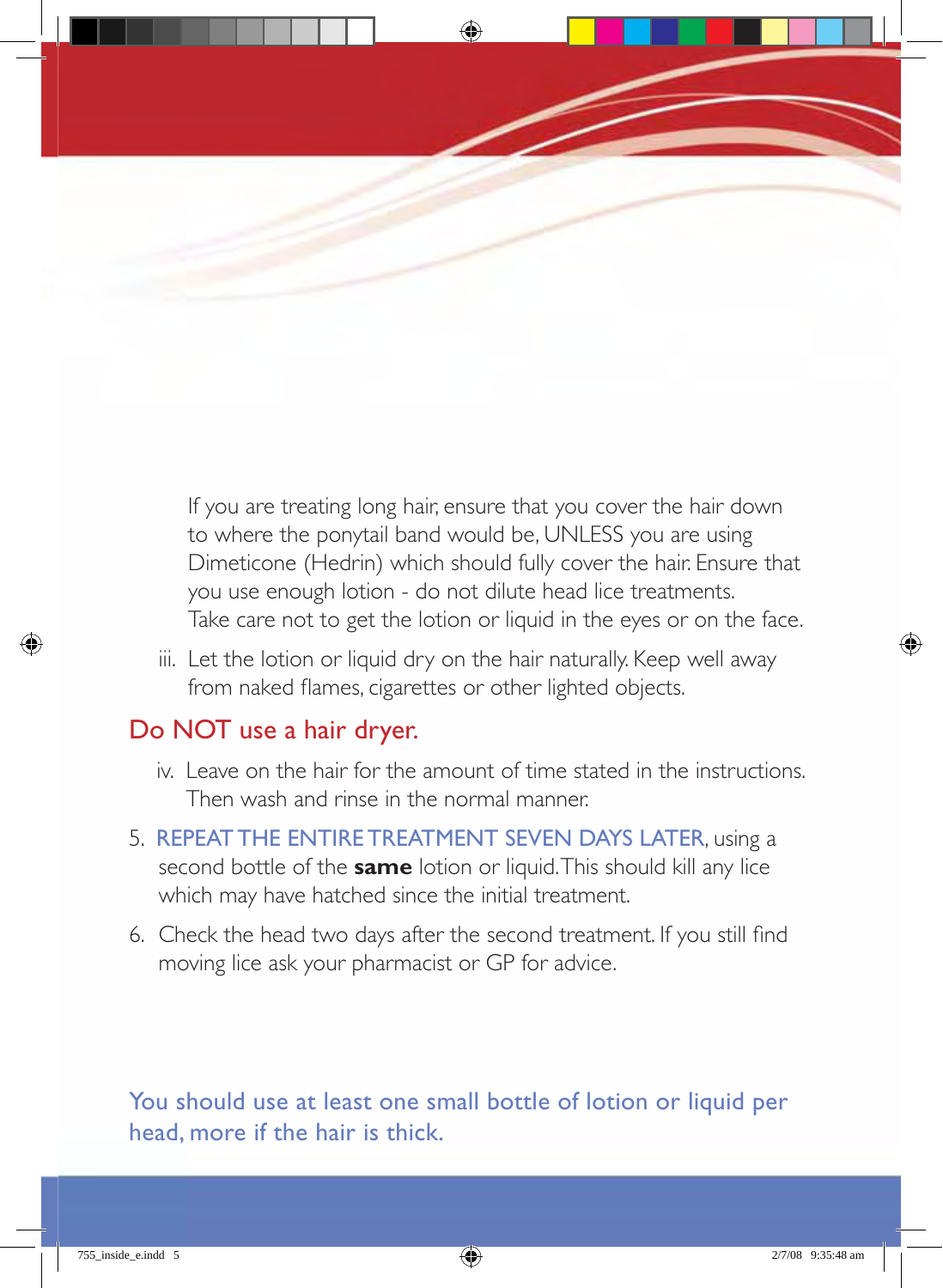### **How can you carry out contact tracing?**

Head lice are likely to have been picked up the lice from a close contact, usually a family member or close friend, who probably doesn't know they have lice. There should be no reason to feel embarrassed and it is best to inform likely contacts as soon as possible to prevent further spread.

### **What if the problem won't go away?**

#### Did You ...

- use enough lotion/liquid?
- apply it correctly?
- let it dry naturally?
- leave it on for the correct time?
- use a second bottle 7 days after the first?
- check all your family and friends?
- check adults as well as children?
- treat all infected contacts at the same time?

# **Why do we no longer have a nit nurse?**

It has been recognised that routine inspections at school by a school nurse are not only ineffective at tackling head lice in the long term, but can lead to a false sense of security. The responsibility for frequent checks must lie with the individual parent/s (who is best placed to detect infestation).

In order to encourage this method the Parent Teacher Associations of some schools organise family health promotion sessions with health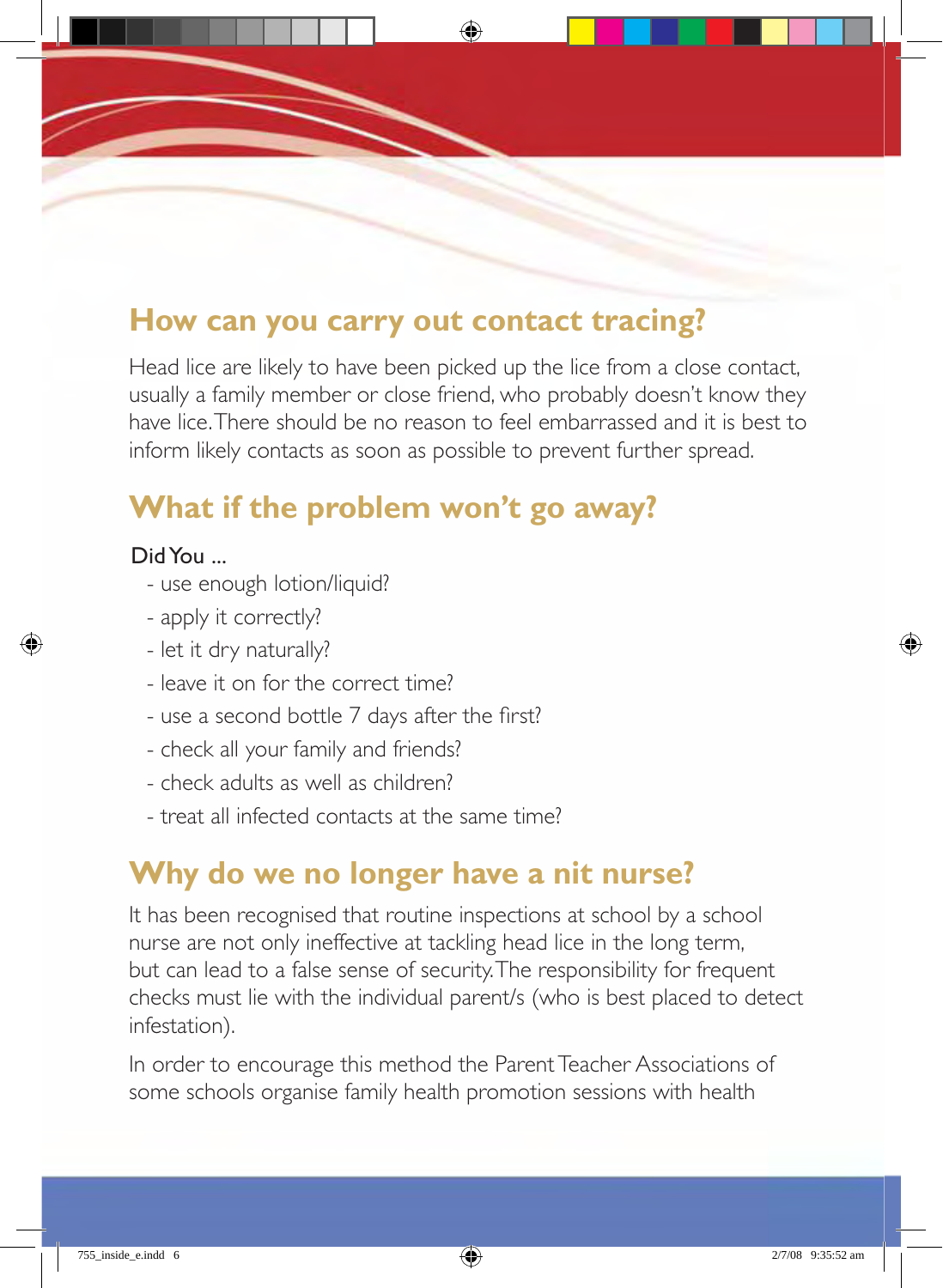professionals. Many schools will participate in National Bug Busting Days (31 January, 15 June and 31 October) which aim to ensure children and parents know how to detect and treat head lice and stop their circulation.

### **Where can you go for further help and advice?**

Contact the local GP, Pharmacist or Health Protection Nurse.

# **Do those infected with head lice need to stay indoors until the head lice are gone?**

There is no need to keep those suffering from head lice indoors, or children from attending school.

### **Should a child be excluded from school if they have head lice?**

No. Exclusion is a disciplinary measure that should be used in exceptional circumstances and as a last resort and should not be used to manage head lice infection.

# **Should other parents be notified if a child is infected with head lice in their child's school?**

Despite popular belief, letters notifying other parents of cases of head lice do not have any effect in stopping the spread of lice amongst children. However, letters of this kind often have the effect of causing itching and anxiety as a purely psychological response.